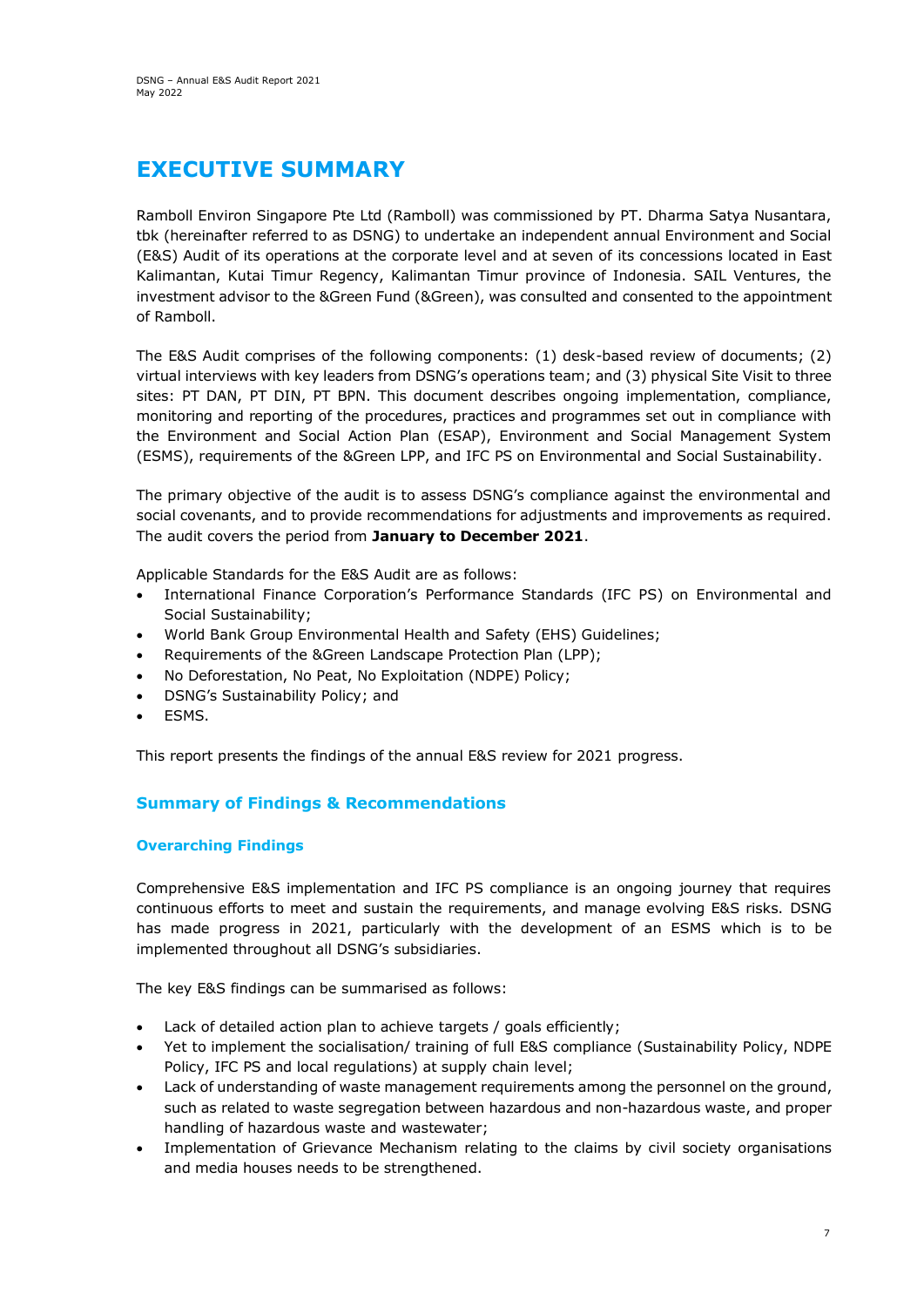These issues lead to risks related to compliance with ESAP, LPP KPI, IFC PS and NDPE requirements. Some recommendations to help address these key E&S risks are provided in the table below.

**Table ES 1: Summary of Key R&S Risk and Recommendations** 

| <b>Key E&amp;S Risk</b>                                                                                                                                                  | <b>Recommendations</b>                                                                                                                                                                                                                                                                                                                                                         |
|--------------------------------------------------------------------------------------------------------------------------------------------------------------------------|--------------------------------------------------------------------------------------------------------------------------------------------------------------------------------------------------------------------------------------------------------------------------------------------------------------------------------------------------------------------------------|
| Lack of detailed action plan to<br>achieve targets / goals efficiently.                                                                                                  | Consolidate all action items (including ESAP, LPP KPI, IFC PS, NDPE), break<br>down items into sub-tasks (if required), and prioritise the tasks. Ensure the<br>descriptions are clear (what task, who is responsible, how to achieve target,<br>timeline).<br>Develop item-specific progress tracker to track the status of each action item<br>by the responsible personnel. |
| Yet to implement the socialisation/<br>training of full E&S compliance<br>(Sustainability Policy, NDPE Policy,<br>IFC PS and local regulations) at<br>supply chain level | • Provide E&S training to all suppliers related to the requirements of IFC PS,<br>NDPE, Sustainability Policy.<br>• Conduct E&S audit for all suppliers to ensure compliance.                                                                                                                                                                                                  |
| Lack of understanding of waste<br>management requirements among<br>the ground personnel                                                                                  | Ensure personnel involved in waste management have had adequate training<br>$\bullet$<br>related to DSNG's Waste Management Plan and local regulatory<br>requirements.<br>Conduct audit on regular basis by trained personnel for continuous<br>improvement.                                                                                                                   |
| of<br>Implementation<br>Grievance<br>Mechanism relating to the claims<br>by civil society organisations and<br>media<br>houses<br>needs to<br>be<br>strengthened.        | Develop a mechanism to document grievances and the responses provided<br>$\bullet$<br>to civil society organisations and media houses who have made statements<br>on DSNG operations within the grievance redressal system.                                                                                                                                                    |

## **Compliance to ESAP**

There are 4 items (ESAP 2.7, 2.9B, 2.15A and 3.4A – highlighted in grey) considered as Partially Compliant in 2020 Audit has now been complied to.

According to the deadlines that were due in 2021, DSNG has successfully addressed 19 out of 25 items; whilst 6 items are considered Partially Compliant (ESAP 2.8B, 2.16 B, 2.18, 4.2, 5.1A and 6.3B)

The Partially Compliant ESAP (these items are either under review and would be confirmed/approved in 2022 or comprise part of actions that are partly fulfilled.)

- DSNG has developed an Evaluation Report Template of effectiveness procedure to review implementation management and monitoring of social impact which is presently under review and expected to be submitted by June 30, 2022.
- NDPE Progress Implementation Report 2020-2021 had not been published on DSNG's website. According to DSNG, the Report is planned to publish online in 2022. Therefore, the ESAP 2.16B relating to the annual release of public information on DSNG's implementation progress is assessed to be Not Compliant.
- Monitoring report of SIA measures (RKS/RPS) of PT BPN and PT BAS is presently under review and is anticipated to be prepared by June 2022.
- A report on adoption of these alternative access roads by the community is yet to be developed. The report is expected to be developed by June 2022.
- Implementation plan for the livelihood restoration program is yet to be developed and envisages it to be complete by December 2022.
- A progress tracker to keep track of the project activities including responsible party and timeline, to ensure DSNG is in compliance with the remedial action plan (for LUCA) is yet to be developed

The ESAP compliance is summarised in the table below.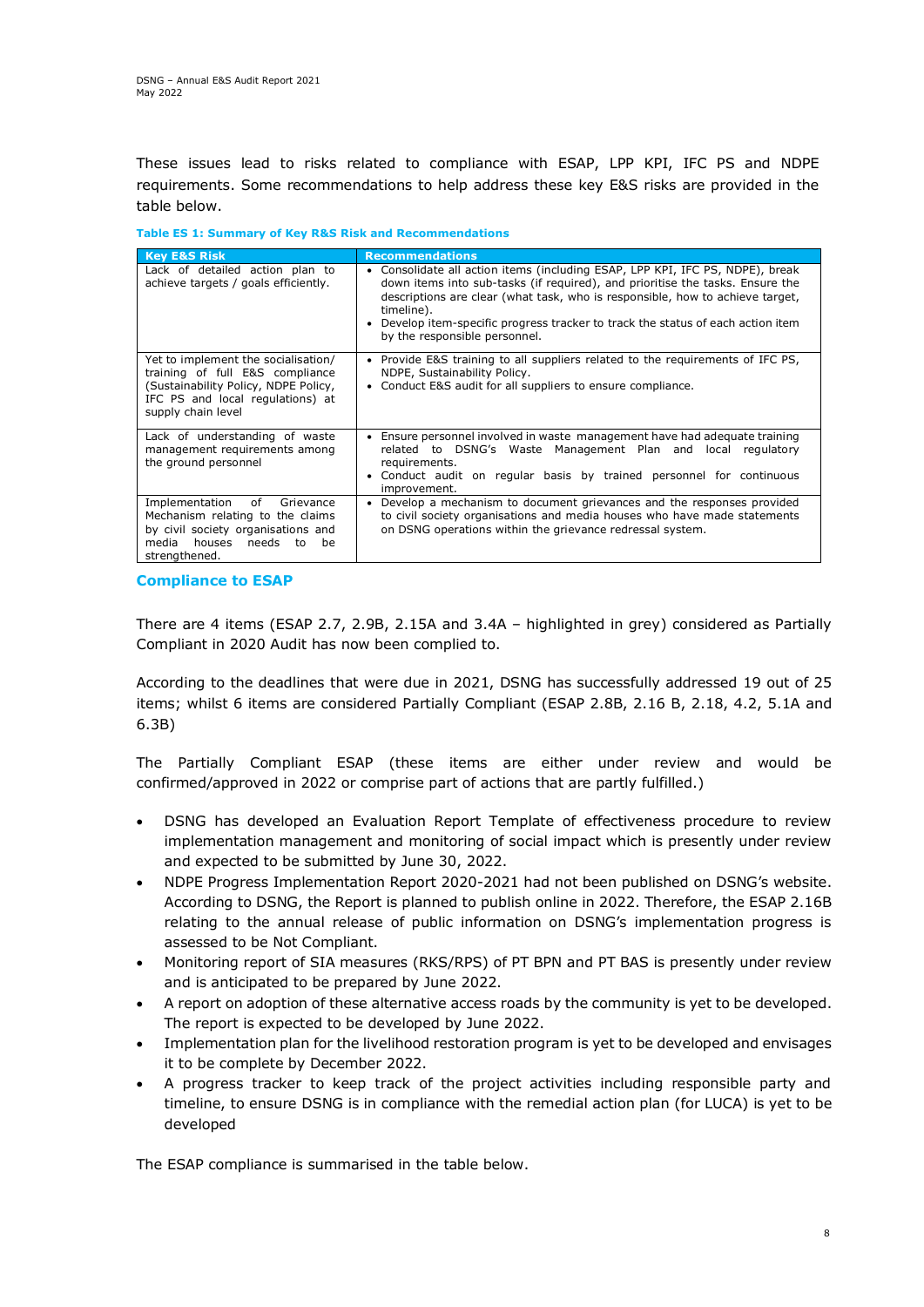## **Table ES 2: Summary of ESAP Compliance**

| <b>ESAP. No</b> | <b>ESAP Deliverable</b>                                                                                                                            | <b>Completion Date</b> | <b>Compliance Status</b>                     |
|-----------------|----------------------------------------------------------------------------------------------------------------------------------------------------|------------------------|----------------------------------------------|
|                 | (ERM, ESAP Report, 2020)                                                                                                                           |                        |                                              |
| 2.1             | Provide an Integrated Environmental and<br>Social Management System (ESMS)<br>overview document for the entire group<br>(incl. all subsidiaries).  | 31 March 2021          | Compliant                                    |
| 2.4.A           | Board approved SOP applicable to group<br>level that covers how DSNG measures and<br>monitors the effectiveness of its SIA<br>implementation plan. | 31 March 2021          | Compliant                                    |
| 2.4.B           | Templates for keeping record<br>monitoring activities and results.                                                                                 | 31 March 2021          | Compliant                                    |
| 2.6.A           | Board approved SOP for ensuring<br>children day-care compliance                                                                                    | 31 March 2021          | Compliant                                    |
| 2.7             | Board approved SOP for NDPE<br>implementation.                                                                                                     | 30 September 2020      | Compliant                                    |
| 2.8.A           | Documentation of SOP socialisation<br>process to internal and external<br>stakeholders (i.e., schedule of<br>meeting, attendance list).            | 30 September 2021      | Compliant                                    |
| 2.8.B           | Report on review of the effectiveness<br>of the SOP.                                                                                               | 30 September 2021      | <b>Partially Compliant</b><br>(under review) |
| 2.9.B           | Evidence of training and socialisation<br>via documentation photographs and<br>attendance lists).                                                  | 31 December 2020       | Compliant                                    |
| 2.10            | Evidence of having implemented SOP in the<br>TPA.                                                                                                  | 30 September 2021      | Compliant                                    |
| 2.12            | Document summarising the E&S<br>management program for each subsidiary.                                                                            | 31 March 2021          | Compliant                                    |
| 2.13.A          | Updated organisation chart that<br>describes all the people responsible for<br>the ESMS and which clarifies the<br>person in charge at group level | 31 March 2021          | Compliant                                    |
| 2.13.B          | Evidence of ESMS-related training<br>received by the appointed person                                                                              | 31 March 2021          | Compliant                                    |
| 2.14.A          | The SEPs for each subsidiary or an<br>overview document of all SEPs at<br>group level.                                                             | 31 March 2021          | Compliant                                    |
| 2.15.A          | Draft reporting template to be<br>approved by &Green                                                                                               | 31 December 2020       | Compliant                                    |
| 2.15.B          | Progress report submitted annually                                                                                                                 | 31 March 2021          | Compliant                                    |
| 2.16.A          | Communication tools (updated<br>website, sustainability report, etc.)                                                                              | 31 March 2021          | Compliant                                    |
| 2.16.B          | Annual release of public information on<br>progress                                                                                                | 31 March 2021          | <b>Partially Compliant</b><br>(under review) |
| 2.18            | Monitoring report of SIA measures<br>(RKS/RPS) of PT BPN and PT BAS.                                                                               | 31 March 2021          | <b>Partially Compliant</b><br>(under review) |
| 3.1             | Supporting evidence / documentation<br>(e.g., photos) after construction of<br>permanent fertilizer warehouse for PT<br>BPN.                       | 31 March 2021          | Compliant with<br>recommendation             |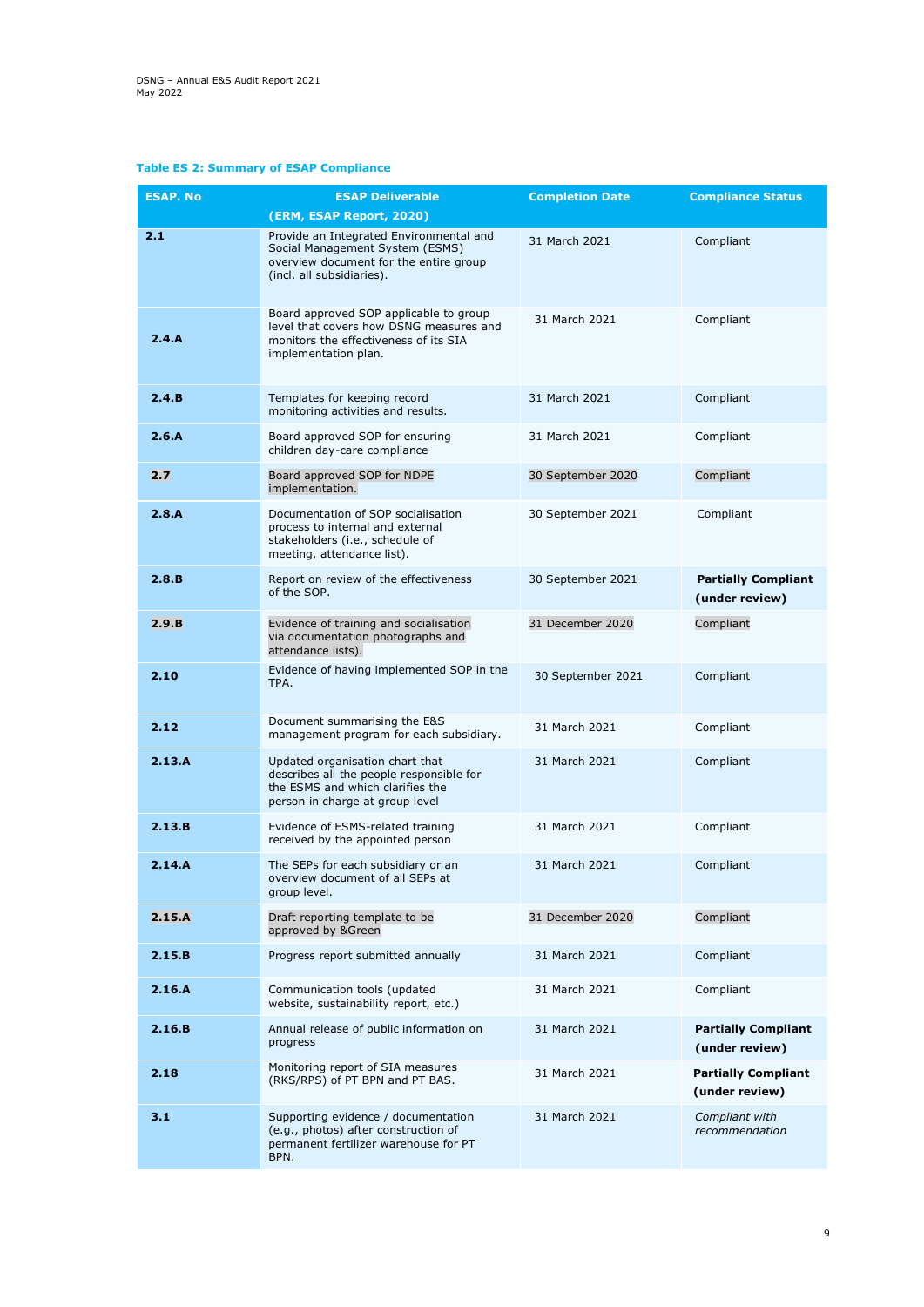| <b>ESAP. No</b> | <b>ESAP Deliverable</b><br>(ERM, ESAP Report, 2020)                                                                                                   | <b>Completion Date</b> | <b>Compliance Status</b>         |
|-----------------|-------------------------------------------------------------------------------------------------------------------------------------------------------|------------------------|----------------------------------|
| 3.4.A           | Action plan for efficiency, monitoring<br>plan and mechanisms                                                                                         | 30 September 2020      | Compliant                        |
| 4.2             | Evidence of socialisation of the<br>alternative roads towards<br>communities, and report on adoption<br>alternative access roads by the<br>community. | 31 March 2021          | <b>Partially Compliant</b>       |
| 5.1.A           | Assessment report including the<br>remediation plan based on the<br>assessment.                                                                       | 31 March 2021          | <b>Partially Compliant</b>       |
| 6.3.B           | Evidence of the implementation of the<br>remedial action plan (for LUCA)                                                                              | 30 September 2021      | <b>Partially Compliant</b>       |
| 7.1.A           | Indigenous People Plan (IPP) of PT<br>BPN and PT BAS including the<br>program implementation plan.                                                    | 30 June 2021           | Compliant with<br>recommendation |
| 7.1.B           | Evidence of IP participation and agreement<br>during the development of Indigenous<br>People Plan (MoM, attendee list, and photo)                     | 31 June 2021           | Compliant                        |
| 7.2.A           | Indigenous People Plan (IPP) of Muara<br>Wahau Blocks including the program<br>implementation plan                                                    | 30 September 2021      | Compliant with<br>recommendation |
| 7.2.B           | Evidence of the community involvement<br>during the development of Indigenous<br>People Plan (MoM, attendee list, and photo)                          | 30 September 2021      | Compliant                        |
| 8.1.A           | Cultural Heritage Assessment Report                                                                                                                   | 30 September 2021      | Compliant with<br>recommendation |
| 8.1.B           | Cultural heritage preservation programme<br>plan that has been developed with the<br>community                                                        | 30 September 2021      | Compliant with<br>recommendation |

#### **Compliance to LPP KPI**

Currently, DSNG has several separate documents to document the LPP KPI data and activities, but not a consolidated action plan. To better track the implementation progress of the LPP KPI, DSNG should develop a detailed action plan with specific actions required and timeline as well as responsible party (or subsidiary).

LPP KPI is established based on the targets of environmental returns and social impacts for onconcession and off-concession. DSNG should embed NDPE policy as part of the LPP commitment to track conserved forest and restored forest at supplier level, as well as opportunities for smallholders to ensure the supplies also comply to the NDPE and LPP commitments.

The LPP KPI baseline identified by DSNG is summarised in the table below.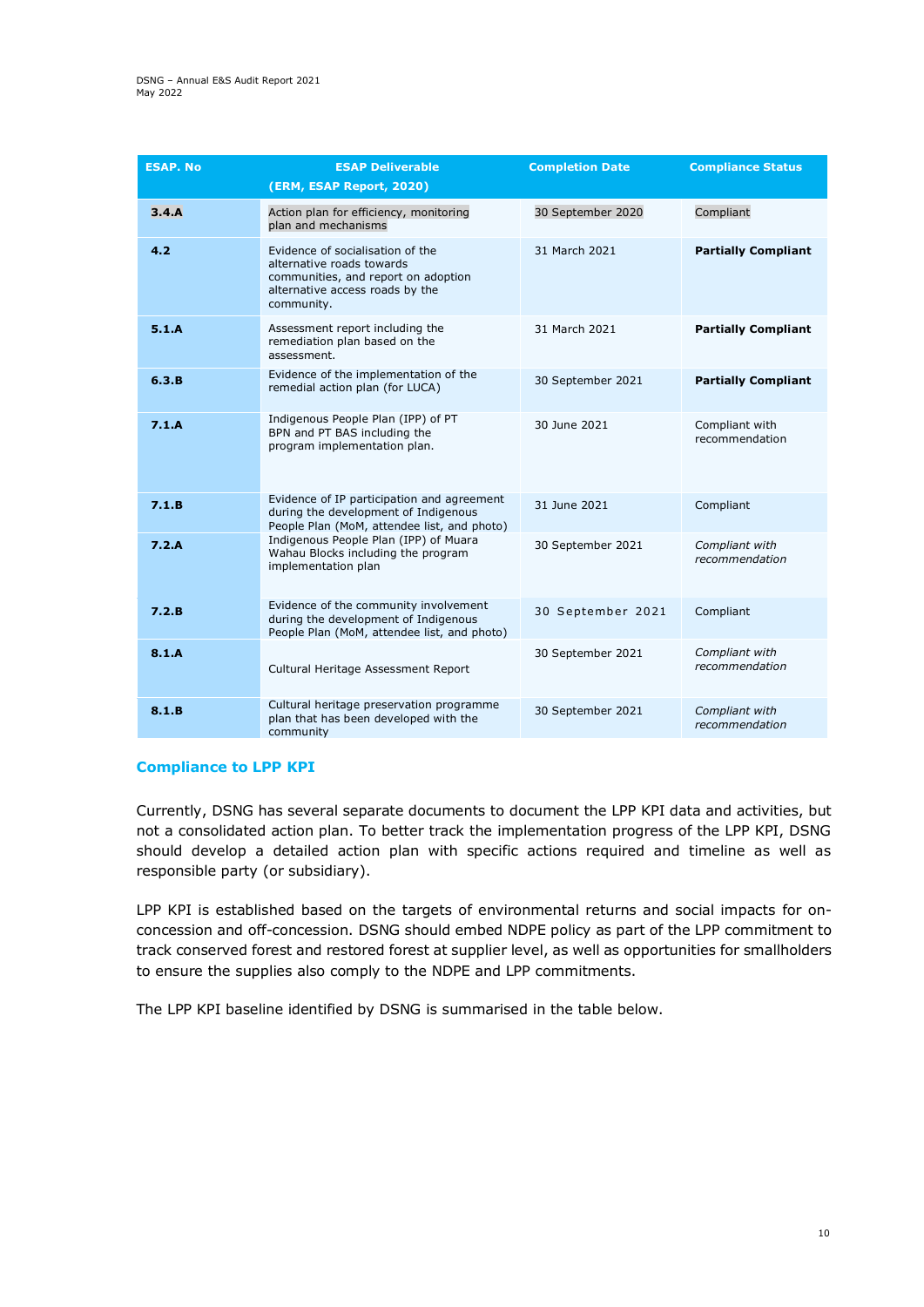## **Table ES 3: Summary of LPP KPI**

| <b>LPP</b>      | <b>Reference Standard</b>                                                                                                                                                             | 2021 E&S Finding                                                                                                                                                                                                                                                                                                                                                                                                                                                                                                                                                                                                                                                                                                                                                                                                                                                                                                                                                                                                                                                                                                                                                                                                                                                                                                                                                                                                                                                                                                                                                                                                                                                                                                                                            | <b>Compliance</b><br><b>Status</b>   |
|-----------------|---------------------------------------------------------------------------------------------------------------------------------------------------------------------------------------|-------------------------------------------------------------------------------------------------------------------------------------------------------------------------------------------------------------------------------------------------------------------------------------------------------------------------------------------------------------------------------------------------------------------------------------------------------------------------------------------------------------------------------------------------------------------------------------------------------------------------------------------------------------------------------------------------------------------------------------------------------------------------------------------------------------------------------------------------------------------------------------------------------------------------------------------------------------------------------------------------------------------------------------------------------------------------------------------------------------------------------------------------------------------------------------------------------------------------------------------------------------------------------------------------------------------------------------------------------------------------------------------------------------------------------------------------------------------------------------------------------------------------------------------------------------------------------------------------------------------------------------------------------------------------------------------------------------------------------------------------------------|--------------------------------------|
| ER <sub>1</sub> | <b>Protection of the forest</b><br>Target by 2030<br>On concession $=$<br>4,054 ha<br>Off concession $=$ 3,543 ha<br>7,597 ha<br>On concession $+$<br>Off concession $=$              | On-Concession<br>In 2021, there were no satellite images provided by<br>DSNG to confirm the forest protection targets are<br>achieved. According to DSNG, the forest protection<br>area is assumed to be the same as baseline data<br>(2020) since no land clearing happened in 2021.<br>No action plan has been developed to detail the<br>specific actions required and timeline as well as<br>responsible party (or subsidiary) for tracking purpose<br>(Note: This is also a finding in 2020 E&S Audit<br>Report).<br>Off-concession<br>The off-concession areas to be protected by DSNG<br>are located at two locations: Tebian Langsat<br>(Bengaloon) and Karangan Dalam (Karangan). DSNG<br>is looking for a local forest management institute to<br>manage the off-concession area, and it is expected to<br>be onboard in 2022.                                                                                                                                                                                                                                                                                                                                                                                                                                                                                                                                                                                                                                                                                                                                                                                                                                                                                                                    | <b>Partially</b><br>Compliant        |
| ER <sub>2</sub> | Sustainable intensification of<br>productive land<br>Target by 2030<br>On concession = $77,208$ ha<br>Off concession (SAPRODI's farmers<br>$land) = 3,074$ ha                         | DSNG was unable to meet the following ER2 targets<br>due to the challenges, such as lack of capacity of<br>cooperatives to manage SAPRODI smallholders and<br>climate change impact on FFB production.<br>Plasma Plantations: Minister of Agriculture<br>$\bullet$<br>requires plantation companies to facilitate the<br>development of Plasma plantations at least<br>20% of the total plantation area that has been<br>planted and operated by the company. The<br>following subsidiaries did not fulfil the<br>requirement: PT BPN (13.3%) and PT BAS<br>$(18\%)$ .<br>Relay cropping programme for PT BPN and<br>$\bullet$<br>PT BAS: PT BPN achieved only 3-8% for its<br>nucleus and Plasma plantations, whilst PT BAS<br>achieved 0%, compared with Target 2021.<br>According to DSNG, the subsidiaries were not<br>ready for relay cropping, and they focused the<br>improvement on other aspects such as<br>repairing road and improving conditions of the<br>blocks.<br>Improving road access to increase the<br>$\bullet$<br>efficiency of FFB transport routes for PT BPN<br>and PT BAS: PT BPN completed the road access<br>improvement work up to 98%, whilst PT BAS<br>completed only 13%, compared with Target<br>2021.<br>Apply EFB in nucleus plantations to increase the<br>٠<br>yield and to reduce the palm oil waste for all<br>7 subsidiaries: DSNG completed the EFB<br>application in its nucleus plantations up to<br>9,006 ha, which is equivalent to 73% compared<br>with Target 2021.<br>Increasing the use of POME in nucleus<br>$\bullet$<br>plantations<br>for all 7 subsidiaries: DSNG<br>increased the use of POME in its nucleus<br>plantations up to 7,761 ha, which is equivalent<br>to 91% compared with Target 2021. | <b>Not</b><br>Compliant              |
| ER <sub>3</sub> | <b>Restoration of forest</b><br>Target by 2030<br>PT DAN 48.38 ha Through<br>Community led<br>Forest<br>Conservation<br>Project<br>PT DWT 28.26 ha Through<br>Community led<br>Forest | Total of 1.75 ha of deforestation was detected in the<br>forest village protection zone between the period of<br>January 2021 to January 2022.<br>No action plan has been developed to detail the<br>specific actions required and timeline as well as<br>responsible party (or subsidiary) for tracking purpose<br>(Note: This is also a finding in 2020 E&S Audit).                                                                                                                                                                                                                                                                                                                                                                                                                                                                                                                                                                                                                                                                                                                                                                                                                                                                                                                                                                                                                                                                                                                                                                                                                                                                                                                                                                                       | <b>Partially</b><br><b>Compliant</b> |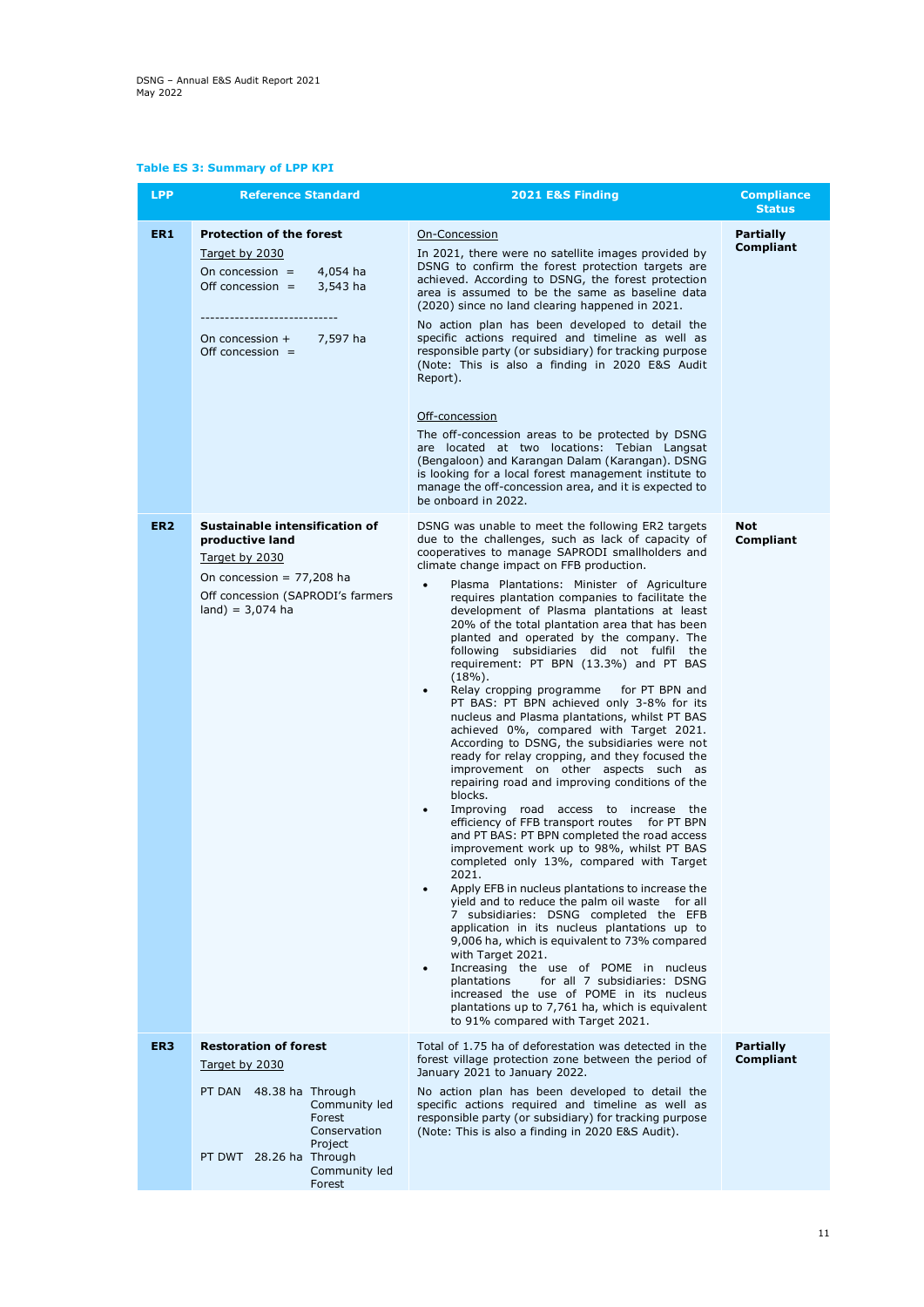| <b>LPP</b> | <b>Reference Standard</b>                                                                                                                                                                                                                                                                                                                                                                                                                                                    | 2021 E&S Finding                                                                                                                                                                                                                                                                                                                                                                                                                                                                                                                                                                                                                                                                                                                                                                                                                                                                                                                                                                                                                                                                                                                                                                                                                                                                                                                                                                                                                                                                                                                                                                                                                                                                                                                                                                                                                                                                                                                                                                                                           | <b>Compliance</b><br><b>Status</b> |
|------------|------------------------------------------------------------------------------------------------------------------------------------------------------------------------------------------------------------------------------------------------------------------------------------------------------------------------------------------------------------------------------------------------------------------------------------------------------------------------------|----------------------------------------------------------------------------------------------------------------------------------------------------------------------------------------------------------------------------------------------------------------------------------------------------------------------------------------------------------------------------------------------------------------------------------------------------------------------------------------------------------------------------------------------------------------------------------------------------------------------------------------------------------------------------------------------------------------------------------------------------------------------------------------------------------------------------------------------------------------------------------------------------------------------------------------------------------------------------------------------------------------------------------------------------------------------------------------------------------------------------------------------------------------------------------------------------------------------------------------------------------------------------------------------------------------------------------------------------------------------------------------------------------------------------------------------------------------------------------------------------------------------------------------------------------------------------------------------------------------------------------------------------------------------------------------------------------------------------------------------------------------------------------------------------------------------------------------------------------------------------------------------------------------------------------------------------------------------------------------------------------------------------|------------------------------------|
|            | Conservation<br>Project<br>0.5 <sub>ha</sub><br>PT DIN<br>37 ha<br>restored; 36.5<br>ha regrown<br>--------------------                                                                                                                                                                                                                                                                                                                                                      |                                                                                                                                                                                                                                                                                                                                                                                                                                                                                                                                                                                                                                                                                                                                                                                                                                                                                                                                                                                                                                                                                                                                                                                                                                                                                                                                                                                                                                                                                                                                                                                                                                                                                                                                                                                                                                                                                                                                                                                                                            |                                    |
|            | 113 <sub>ha</sub><br>Total                                                                                                                                                                                                                                                                                                                                                                                                                                                   |                                                                                                                                                                                                                                                                                                                                                                                                                                                                                                                                                                                                                                                                                                                                                                                                                                                                                                                                                                                                                                                                                                                                                                                                                                                                                                                                                                                                                                                                                                                                                                                                                                                                                                                                                                                                                                                                                                                                                                                                                            |                                    |
| <b>SI</b>  | <b>Small Holders and households</b><br>benefiting from DSNGs<br>intervention<br>Target by 2030<br>> 8,153 smallholders<br>Programs:<br>1.<br>Smallholders in Plasma<br>Plantation and SAPRODI<br>Program: Target for the<br>program is to ensure<br>8.153 smallholders<br>(7051 smallholders and<br>1,102 SAPRODI farmers)<br>Providing Local<br>2.<br>Employment and<br>business opportunities:<br>Provision of 9,743 job<br>opportunities and service<br>level agreements. | Continual progress to benefit 8,025 smallholders by<br>2030 is underway. In 2021, 1,102 SAPRODI Farmers<br>and 7051 small holders have benefitted from DSNGs<br>intervention<br>In January 2022, the number of employees benefiting<br>from DSNG operations was 14,661. There has been<br>an annual increase of 3,188 employees of DSNG since<br>2020 with 11,473 employees in 2020.<br>20 construction service contracts were provided to<br>local individuals during January- December 2021. As<br>of December 2021, DSNG serves 1,102 SAPRODI<br>farmers via eighteen cooperatives in PT SWA, PT<br>DAN, PT DIN and PT DWT with this program, Although<br>the baseline incorporates 1,232 SAPRODI farmers, it<br>includes the 130 SAPRODI farmers of PT BAS. These<br>130 SAPRODI farmers comprise of the Warga Rimba<br>farmers group. In 2020, the 130 SAPRODI farmers of<br>Warga Rimba farmers group have converted<br>themselves into a PT (company). Therefore, DSNG<br>has not included these 130 farmers into the baseline<br>of 1,102 SAPRODI farmers. It was stated by the<br>management the baseline needs revision of planted<br>area for nucleus and number of Plasma farmers &<br>SAPRODI farmers and will be undertaken by DSNG<br>soon.<br>According to DSNG, the action plan to develop for<br>implementation of SI is as follows :<br>Conducting workshop involving Operational<br>$\bullet$<br>Management, HO Supporting and CSR for:<br>Set the baseline of planted area for nucleus and<br>$\bullet$<br>Plasma, number of Plasma farmers & SAPRODI<br>farmers,<br>Set up work plan to reach ER2 targets,<br>Adjust monthly report template according to<br>$\bullet$<br>workshop result and disseminate the template<br>again to each PIC.<br>This is planned to be completed by June 30, 2022.<br>DSNG plans to set the baseline of planted area for<br>nucleus and Plasma, number of Plasma farmers &<br>SAPRODI farmers. However, it is recommended to<br>retain the same baseline agreed upon. | In progress                        |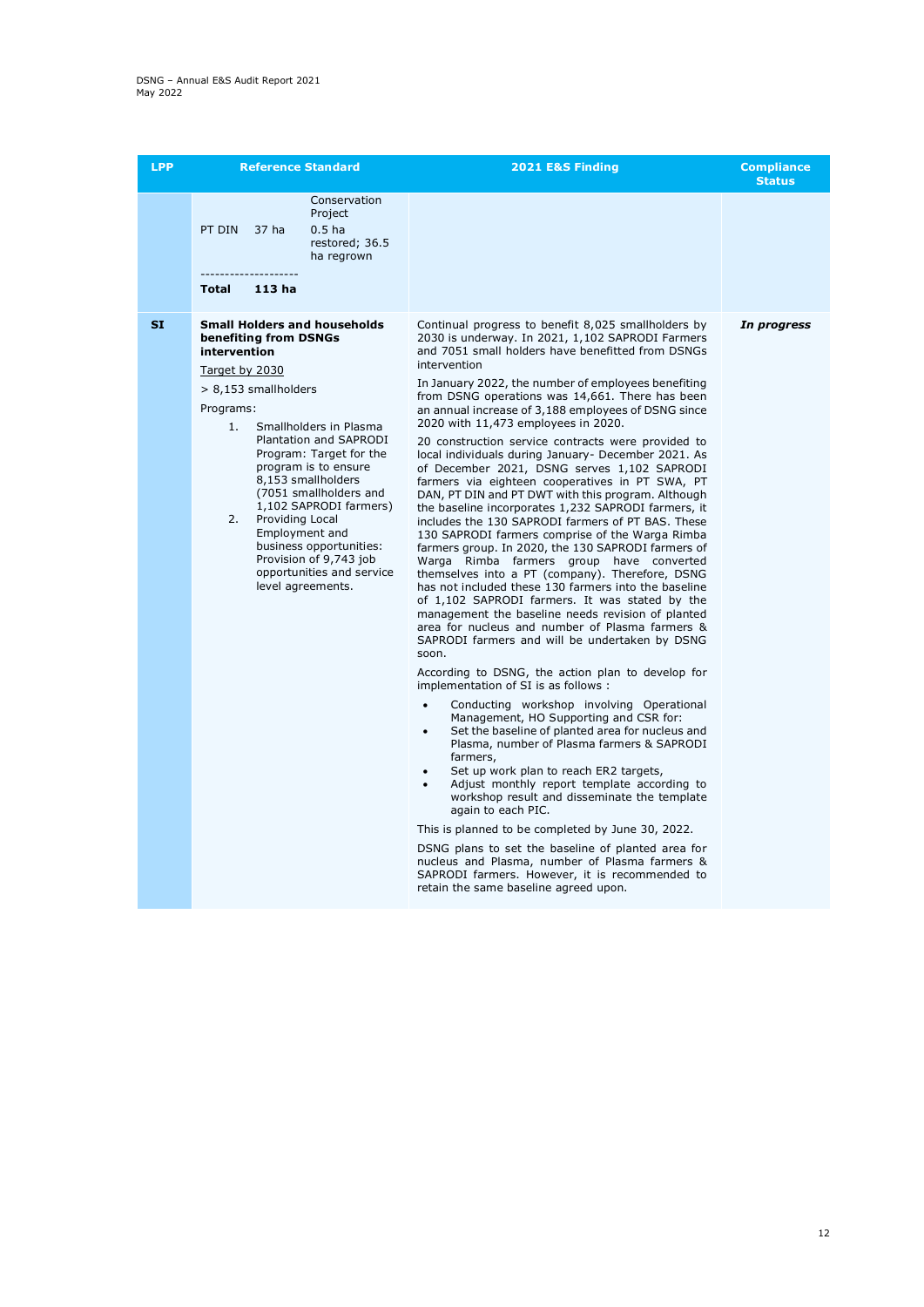## **Compliance to IFC PS**

The key document of ESMS for DSNG operations has been developed; ESMS also incorporates the E&S management programme for each subsidiary (refer to ESAP 2.12). The scope of the ESMS covers DSNG operations of Palm Oil plantations, forestry and wood panel industries and renewable energy industry and covers DSN Group, its subsidiaries and third party including Fresh Fruit Bunch suppliers. DSNG has also ensured the establishment of an ESMS Task Force for implementing and updating the ESMS document at the corporate level and the subsidiaries level. Socialisation and capacity building for the ESMS task force is to be undertaken, particularly at concession level, for implementation should be a priority in 2022, including refreshers training to foster effective implementation. The ESMS mentions DSNG is recommended to develop specific action plans to support ESMS implementation. DSNG is yet to develop these action plans. Monitoring mechanism of the performance of all seven subsidiaries are undertaken through continuous updates and quarterly review meetings.

On the ground, Site Visit was conducted as part of this Audit for three (3) concession areas: PT DAN, PT DIN and PT BPN. Although the duration at each concession area is limited due to the travelling between sites, the Site Visit has provided good opportunities for Ramboll to observe the actual conditions of the sites and verify compliance with the implementation activities as well as interview with site employees and local community. Site visit to all concession areas is highly recommended to be undertaken in the next audit, with sufficient duration given at each site to ensure a detailed on-site audit. The ideal site visit duration is proposed to be 16 hours per site.

Key findings from the site visits are summarised below:

- For the environmental aspect, the significant findings from the Site Visit are mainly related to the waste management, of which some are in violation to the local regulations. For example, illegal disposal of caustic soda sludge categorized as hazardous waste (code A108C Waste) to the nearby waterbody, mixed of non-hazardous and hazardous wastes in the temporary on-site landfill, illegal discharge of contaminated wastewater (wastewater generated from mixing chemicals and washing chemical containing containers) to ground, and unknown clinical wastewater quality discharged to an open trench in the forest. In addition, DSNG does not maintain a standardized labelling system for all chemical and waste containers in compliance to the local regulations.
- For the social aspect, it was observed that the access roads were accessible to community members with relevant signages places at strategic locations, however upgrading these signs according to national regulations of Indonesia and its translation to local (Bahasa Indonesia) language was noted as a prerequisite. Assessment of child-care facilities and employee accommodation provided within the concession areas was adequate and with DSNG in the process of upgrading the accommodation facilities it would ensure improved sanitation and housing facilities. Furthermore, it could be derived from consultations with community representatives that there exists a favourable perception of DSNG's operations within community members as opportunities to improve livelihoods of employment through jobs in the plantations or through vendor opportunities were provided. Participative process is ensured while developing programs aimed at community development. SAPRODI farmers also concluded that facilitation and support through trainings are provided from DSNG. Plantation workers were observed to be in appropriate and adequate personal protective equipment (PPE) however, chemical handlers were observed to be in inadequate PPE. Cultural heritage sites were observed to be accessible to community members and maintained by DSNG.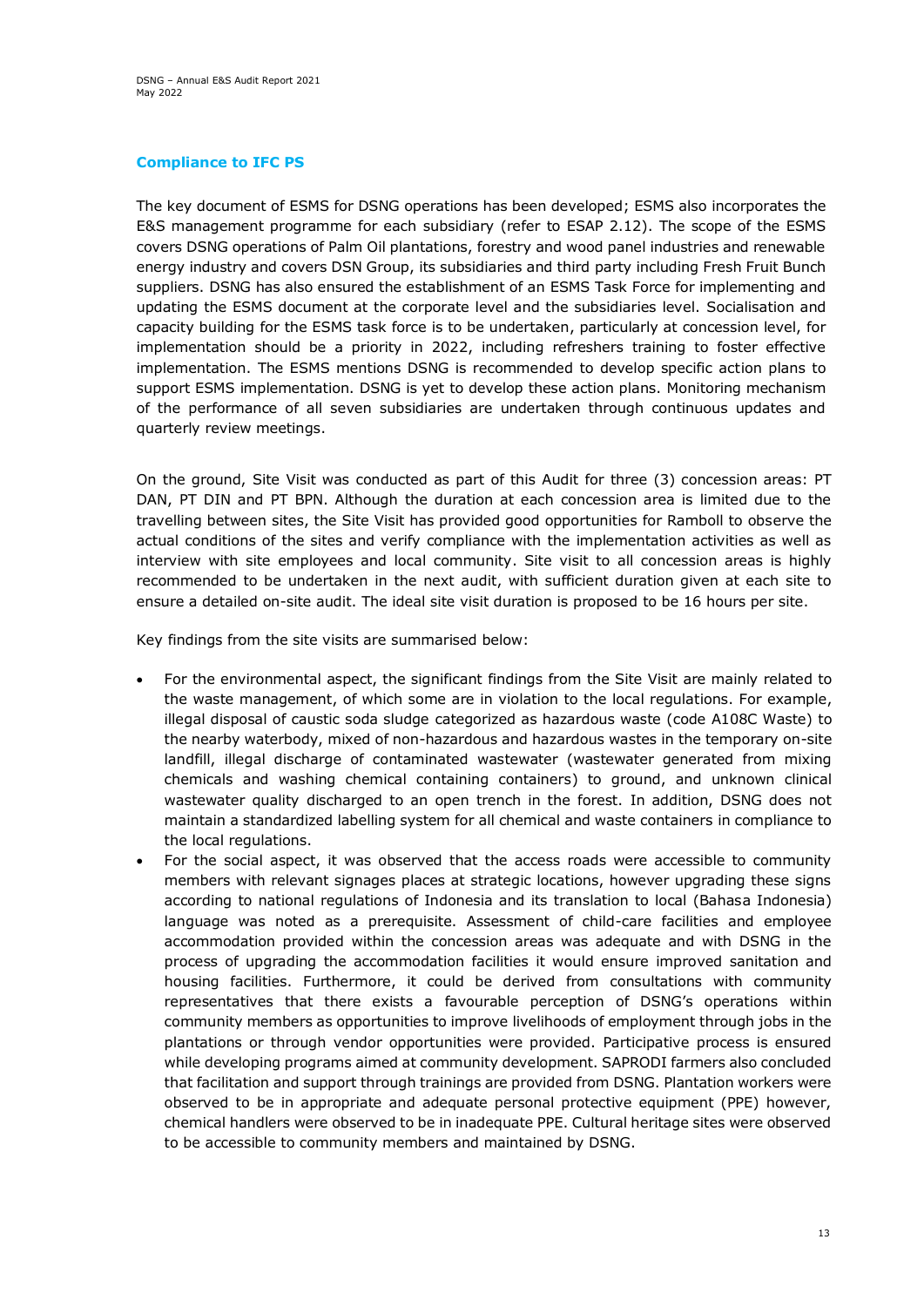## *Social*

Policies have been developed and endorsed by the board. Indigenous People Development plans and Cultural Heritage Preservation Plans for Muara Wahau Block, PT BAS and PT BPN have been developed which has been recommended for further research and update. Integration of IP into its operations are ensured through periodic meetings with Indigenous community leaders, engagement of them in job opportunities. Trainings and consultations were conducted with employees and community members through a hybrid format (online and physical) meeting. Strengthening of DSNGs grievance mechanism primarily to incorporate media related/organisations related grievances/allegations has been recommended. Aspects related to community health and safety require attention from DSNG which includes appropriate signages and development of SOPs for medical liquid waste management.

Employee working conditions were observed to be broadly adequate with facilities within the concession areas comprising of child day care facilities, worker accommodation and medical clinic facilities.

Consultations with community members suggests that the perception of DSNG amongst them is positive with substantial improvement in their way of life, income. Participatory planning is ensured by DSNG while developing and implementing its CSR activities. Support in the form of trainings and access to raw materials are also provided to SAPRODI farmers.

## *Environment*

All subsidiaries hold valid environmental related permits for environmental impact analysis and environmental management and monitoring program, storage of hazardous waste, wastewater discharge to river, and water extraction from river, except for PKS2 and PKS10 do not have valid permit for storage of hazardous waste.

In 2021, DSNG engaged South Pole and ERM to conduct GHG Emission Scoping and climate risk assessment, respectively with the aim to reduce GHG emissions and adapt to climate resilient future in line with DSNG's sustainability policy. The assessment reports will be ready in 2022, and the results will serve as a baseline prior to the implementation of GHG reduction and climate risk strategies.

DSNG has made many efforts in conserving the environment in 2021, these include use of SMART application to support the biodiversity monitoring, conduct of monthly patrolling within HCV area to prevent illegal activities, conservation of riparian area through vegetation enrichment programme and prohibition of using chemicals at the certain distance to the riparian area, and participate in a Community led Forest Conservation Project in Laman Satong Villages Forest through a funding commitment for a period of 10 years (2021 – 2031) to support conservation and livelihood improvement. Furthermore, DSNG is in the progress of collecting land status from all smallholders to ensure their land legality. A verification system including audit on the smallholders will be implemented from 2022 onwards.

The key environmental issues identified in this Audit can be categorised into two main areas: waste management and deforestation:

#### Waste management

• **Non-hazardous / Hazardous Waste** – There is no government approved landfill in Muara Wahao, therefore the non-hazardous waste generated by DSNG has to be landfilled within the site temporarily. Hazardous wastes, for example used oil/ lubricants containers, were observed to be mixing with other non-hazardous wastes in the landfill pit. The current landfill construction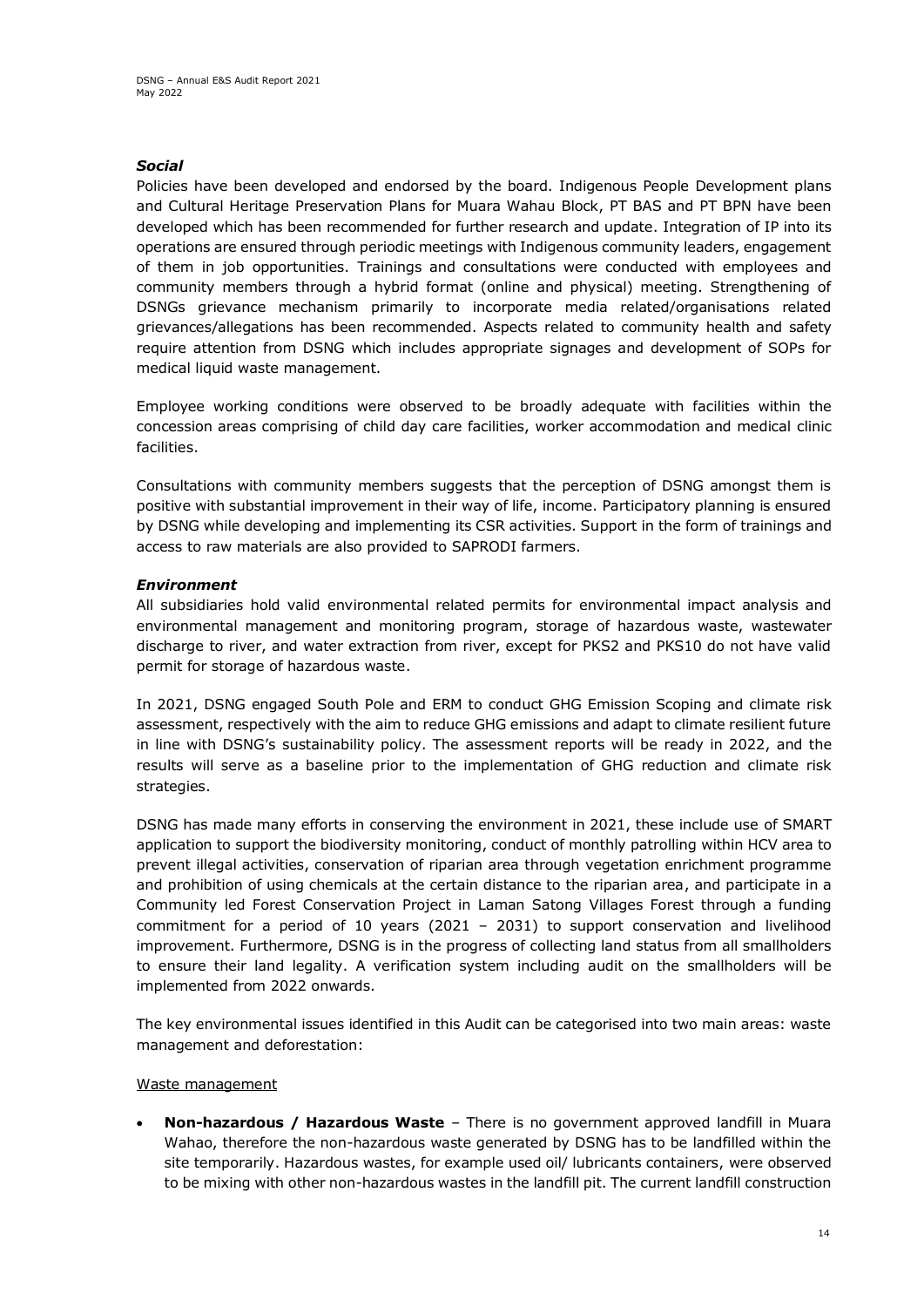is without any impermeable liner to prevent subsurface contamination by leachate. There is a risk that the leachate containing hazardous substance will move into subsurface area and result in contamination.

- **Hazardous Waste** Caustic soda sludge is categorised as hazardous waste (code A108C Waste). However, DSNG dispose of the sludge to the nearby waterbody which is in violation to the local regulations.
- **Biohazardous or Clinical Waste** There has no procedure been established for the handling of clinical liquid waste. During the Site Visit, it was observed that the clinical wastewater is channelled to a designated WWTP (as suggested by DSNG) located within the clinic area. The WWTP is completely covered with cement. There is a vertical pipe connecting to the WWTP, which is used for dosing of chlorine, as well as a drain pipe from the WWTP leading to an open trench in the forest. There is no document available to verify the WWTP process. Furthermore, there is no testing has been conducted for the clinical wastewater discharged from the WWTP. It is illegal to discharge the wastewater to environment without meeting the wastewater discharge limit.
- **Wastewater**  During the Site Visit, it was observed that the wastewater generated from mixing chemicals and washing chemical containing containers is discharged directly to ground, without any treatment for PT DAN and PT DIN. The wastewater should be categorised as hazardous waste (code A108d: B3 Contaminated Waste), therefore it is illegal to discharge to environment without further treatment.

## Deforestation

Ramboll discovered two deforestation claims through a review of internet sources:

• In October 2021, Greenpeace issued a report, titled "Deceased Estate: Illegal palm oil wiping out Indonesia's national forest" to claim that DSNG has a total of 569 ha (568 ha belonged to PT Pilar Wanapersada [not within the scope of this audit] and 1 ha belonged to PT DAN) of palm oil plantations illegally located in the forest estate, in breach of national forestry law. Of which, 484 ha belonged to Permanent Production Forest whilst 85 ha belonged to Convertible Production Forest. DSNG with other sixteen companies signed a joint reply claiming that they had "complied with the prevailing Indonesian laws and regulations on land permit usage for oil palm plantations". DSNG issued an official response in a letter format to Greenpeace, dated 10 March 2021. However, DSNG does not address the deforestation claim on the 1 ha land for PT DAN. DSNG should publish the findings of the review online to confirm the claim is not valid, at the same time demonstrating the transparency of its grievance mechanism. In March 2021, Rainforest Action Network issued a report, titled "Keep Borneo's Forests Standing" to claim that a total of 956 ha of forest loss was caused by three plantation group under DSNG: PT DWT (1 ha, 5.19%), PT DAN (653 ha, 81.14%), and PT SWA (320 ha, 93.73%). There was no public response from DSNG towards the issue claimed by Rainforest Action Network.

These claims are not flagged under DSNG's Grievance Mechanism, nor reported to stakeholders (i.e., SAIL Venture, &Green) through an agreed platform (Incident Comms Protocol). This indicates that the grievance mechanism has not been adequately implemented during 2021. All such claims of deforestation should be reported by DSNG to stakeholders, investigated thoroughly by DSNG and the results of the investigation made known to stakeholders and the grievant as a matter of priority, in accordance with the established Grievance Mechanism.

The IFC PS 2021 findings are summarised in the table below.